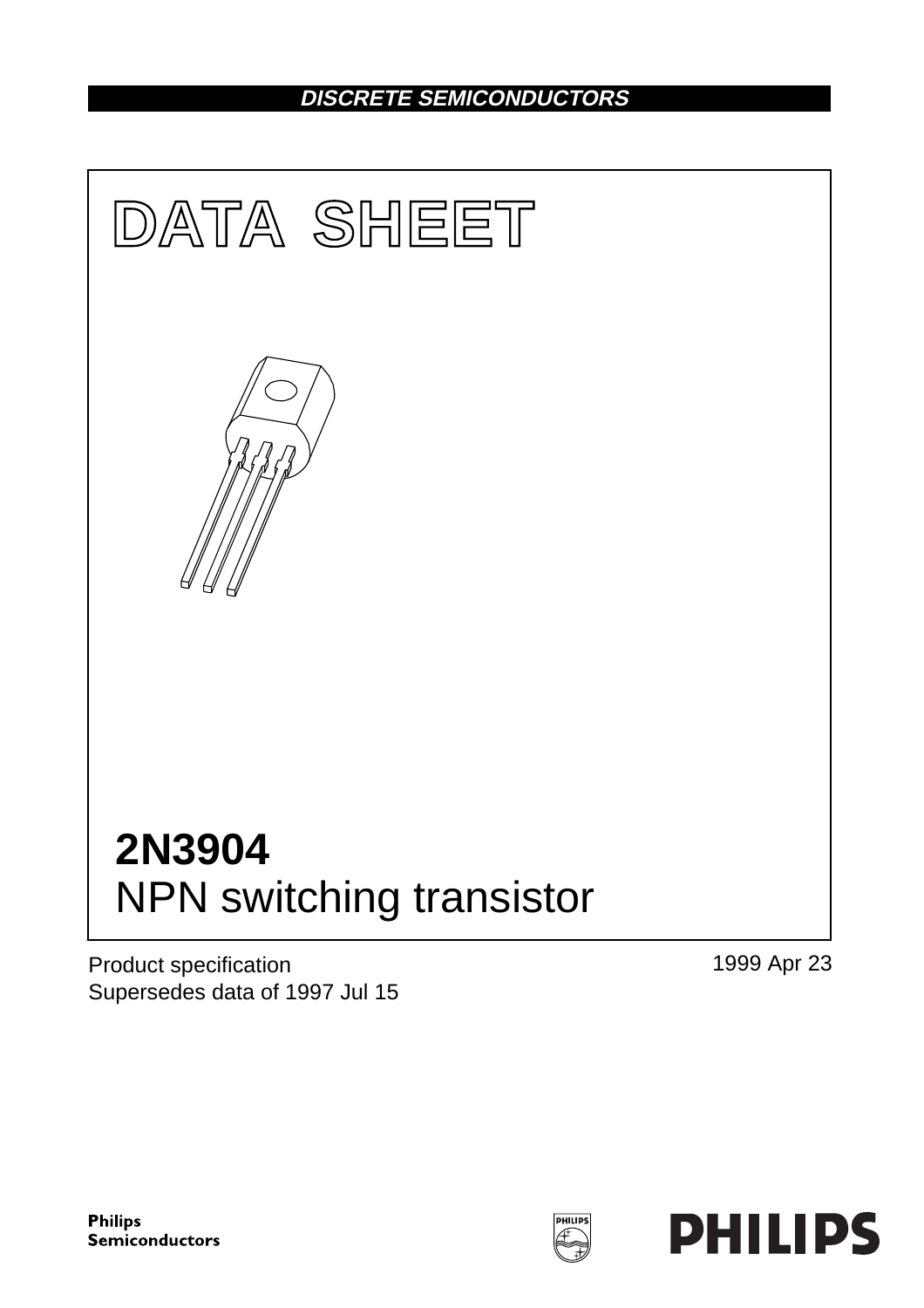#### **FEATURES**

- Low current (max. 200 mA)
- Low voltage (max. 40 V).

#### **APPLICATIONS**

• High-speed switching.

#### **DESCRIPTION**

NPN switching transistor in a TO-92; SOT54 plastic package. PNP complement: 2N3906.

### **PINNING**

| <b>PIN</b> | <b>DESCRIPTION</b> |
|------------|--------------------|
|            | collector          |
|            | base               |
|            | emitter            |



#### **LIMITING VALUES**

In accordance with the Absolute Maximum Rating System (IEC 134).

| <b>SYMBOL</b>             | <b>PARAMETER</b>              | <b>CONDITIONS</b>            | MIN.                     | MAX.   | <b>UNIT</b> |
|---------------------------|-------------------------------|------------------------------|--------------------------|--------|-------------|
| $V_{\text{CBO}}$          | collector-base voltage        | open emitter                 |                          | 60     | V           |
| V <sub>CEO</sub>          | collector-emitter voltage     | open base                    |                          | 40     | V           |
| V <sub>EBO</sub>          | emitter-base voltage          | open collector               |                          | 6      | V           |
| I <sub>C</sub>            | collector current (DC)        |                              |                          | 200    | mA          |
| Iсм                       | peak collector current        |                              |                          | 300    | mA          |
| <b>IBM</b>                | peak base current             |                              | $\overline{\phantom{0}}$ | 100    | mA          |
| $P_{\text{tot}}$          | total power dissipation       | $T_{amb} \leq 25$ °C; note 1 |                          | 500    | mW          |
| $\mathsf{T}_{\text{stg}}$ | storage temperature           |                              | $-65$                    | $+150$ | $^{\circ}C$ |
| T,                        | junction temperature          |                              |                          | 150    | $^{\circ}C$ |
| l amb                     | operating ambient temperature |                              | $-65$                    | $+150$ | $^{\circ}C$ |

#### **Note**

1. Transistor mounted on an FR4 printed-circuit board.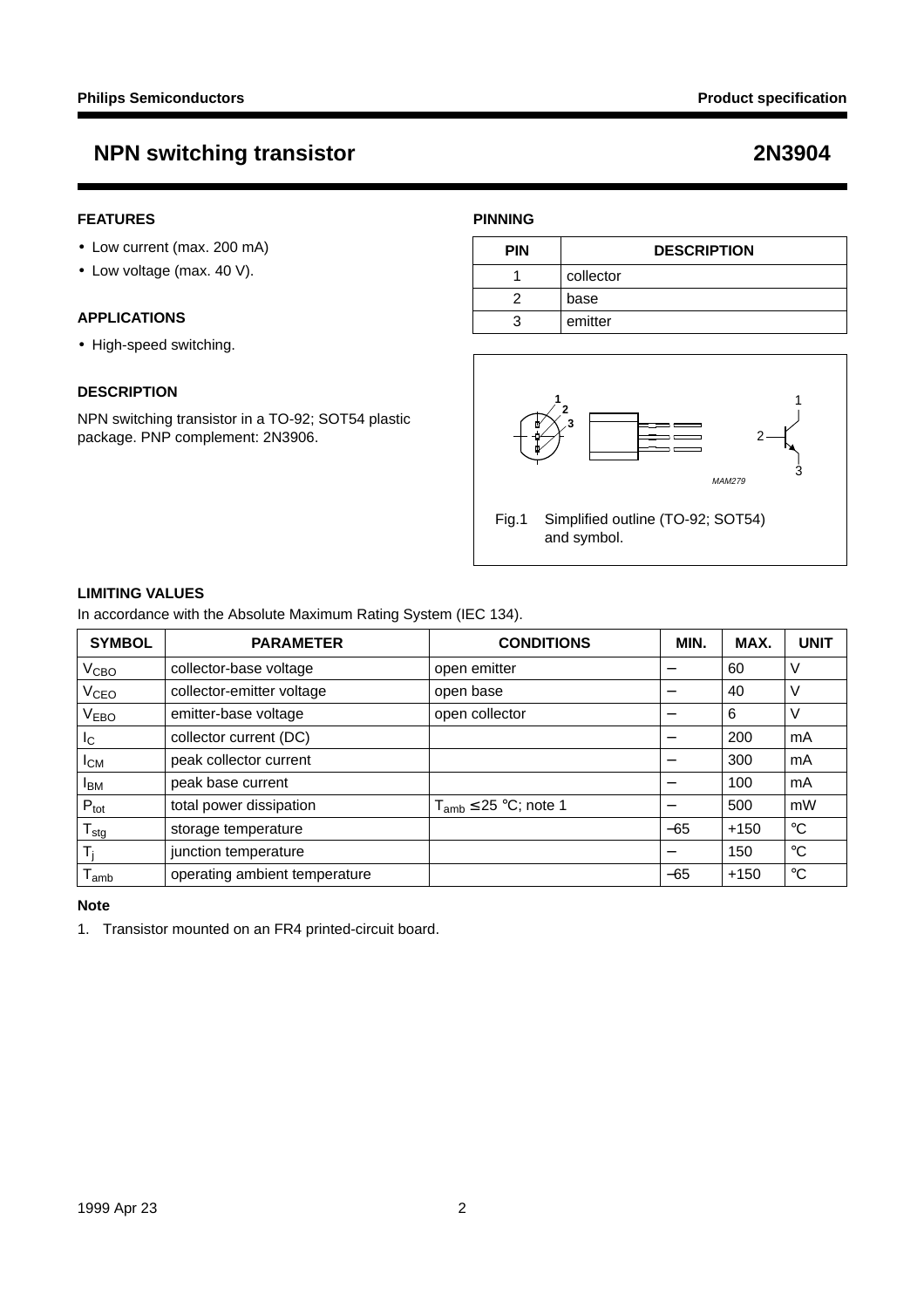### **THERMAL CHARACTERISTICS**

| <b>SYMBOL</b> | <b>PARAMETER</b>                              | <b>CONDITIONS</b> | VALUE | UNIT |
|---------------|-----------------------------------------------|-------------------|-------|------|
| $R_{th i-a}$  | thermal resistance from junction to ambient ' | note              | 250   | K/W  |

#### **Note**

1. Transistor mounted on an FR4 printed-circuit board.

#### **CHARACTERISTICS**

 $T_{amb} = 25 °C$ .

| <b>SYMBOL</b>                                           | <b>PARAMETER</b>                     | <b>CONDITIONS</b>                                                                   | MIN.                     | MAX.                     | <b>UNIT</b> |
|---------------------------------------------------------|--------------------------------------|-------------------------------------------------------------------------------------|--------------------------|--------------------------|-------------|
| I <sub>СВО</sub>                                        | collector cut-off current            | $I_E = 0$ ; $V_{CB} = 30$ V                                                         |                          | 50                       | nA          |
| <b>IEBO</b>                                             | emitter cut-off current              | $I_C = 0$ ; $V_{EB} = 6 V$                                                          | $\overline{\phantom{0}}$ | 50                       | nA          |
| $h_{FE}$                                                | DC current gain                      | $V_{CE} = 1 V$ ; note 1                                                             |                          |                          |             |
|                                                         |                                      | $I_C = 0.1$ mA                                                                      | 60                       |                          |             |
|                                                         |                                      | $I_C = 1$ mA                                                                        | 80                       |                          |             |
|                                                         |                                      | $IC = 10 mA$                                                                        | 100                      | 300                      |             |
|                                                         |                                      | $IC = 50$ mA                                                                        | 60                       |                          |             |
|                                                         |                                      | $I_C = 100$ mA                                                                      | 30                       |                          |             |
| V <sub>CEsat</sub>                                      | collector-emitter saturation voltage | $I_C = 10$ mA; $I_B = 1$ mA; note 1                                                 |                          | 200                      | mV          |
|                                                         |                                      | $I_C = 50$ mA; $I_B = 5$ mA; note 1                                                 |                          | 200                      | mV          |
| V <sub>BEsat</sub>                                      | base-emitter saturation voltage      | $I_C = 10$ mA; $I_B = 1$ mA; note 1                                                 | $\equiv$                 | 850                      | mV          |
|                                                         |                                      | $I_C = 50$ mA; $I_B = 5$ mA; note 1                                                 | $\overline{\phantom{0}}$ | 950                      | mV          |
| $C_c$                                                   | collector capacitance                | $I_E = I_e = 0$ ; $V_{CB} = 5$ V; f = 1 MHz                                         | $\equiv$                 | 4                        | pF          |
| $C_{e}$                                                 | emitter capacitance                  | $I_C = I_c = 0$ ; $V_{EB} = 500$ mV; f = 1 MHz                                      | $\overline{\phantom{0}}$ | 8                        | pF          |
| $f_T$                                                   | transition frequency                 | $I_C = 10$ mA; $V_{CE} = 20$ V; f = 100 MHz                                         | 300                      | $\overline{\phantom{0}}$ | <b>MHz</b>  |
| F                                                       | noise figure                         | $I_C = 100 \mu A$ ; $V_{CE} = 5 V$ ; $R_S = 1 k\Omega$ ;<br>$f = 10$ Hz to 15.7 kHz |                          | 5                        | dB          |
| Switching times (between 10% and 90% levels); see Fig.2 |                                      |                                                                                     |                          |                          |             |
| $t_{on}$                                                | turn-on time                         | $I_{Con}$ = 10 mA; $I_{Bon}$ = 1 mA;                                                | $\overline{\phantom{0}}$ | 65                       | ns          |
| $t_d$                                                   | delay time                           | $I_{\text{Boff}} = -1$ mA                                                           |                          | 35                       | ns          |
| $t_r$                                                   | rise time                            |                                                                                     |                          | 35                       | ns          |
| $t_{off}$                                               | turn-off time                        |                                                                                     |                          | 240                      | ns          |
| $t_{\rm s}$                                             | storage time                         |                                                                                     |                          | 200                      | ns          |
| $t_f$                                                   | fall time                            |                                                                                     |                          | 50                       | ns          |

### **Note**

1. Pulse test:  $t_p \le 300 \,\mu s$ ;  $\delta \le 0.02$ .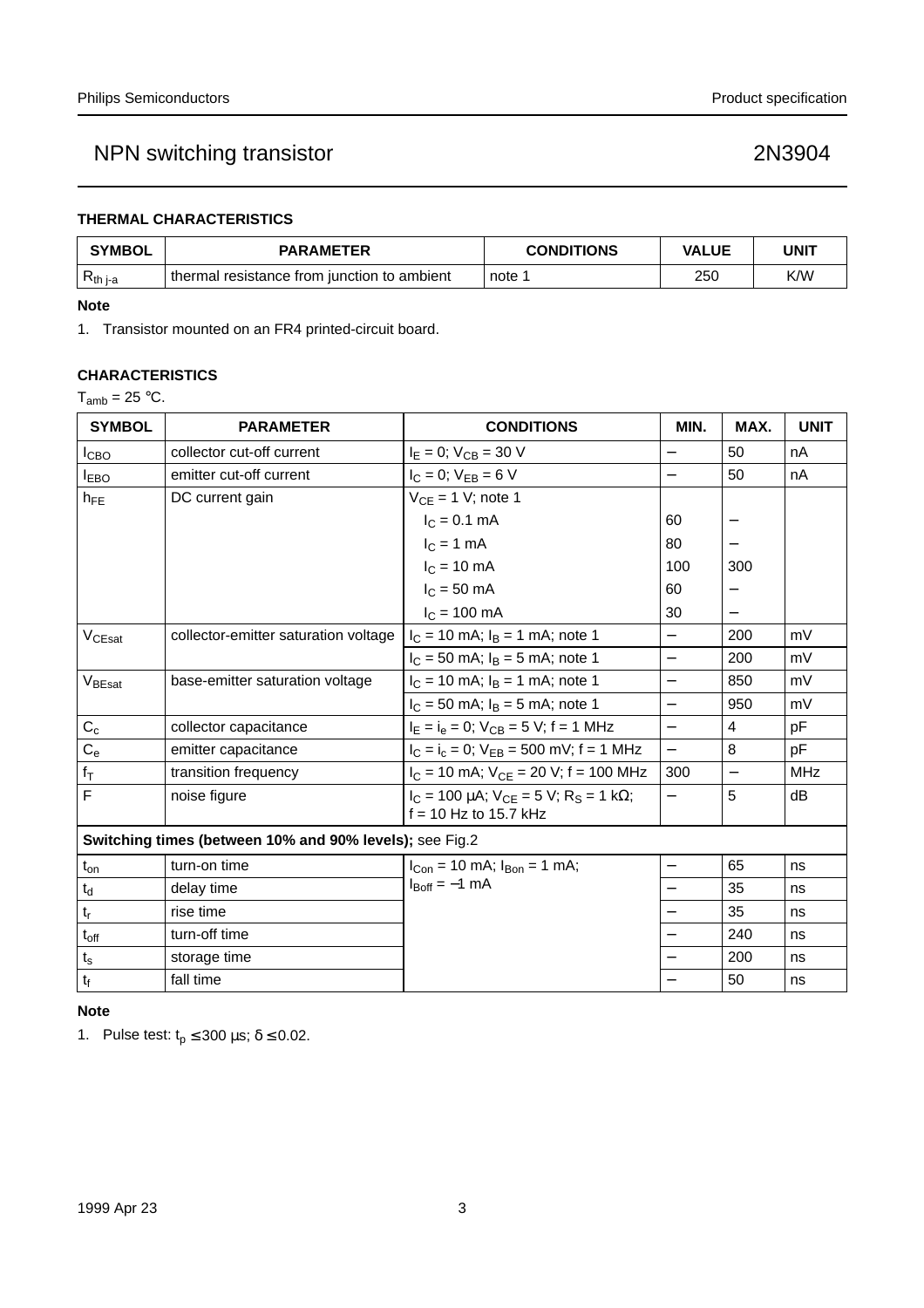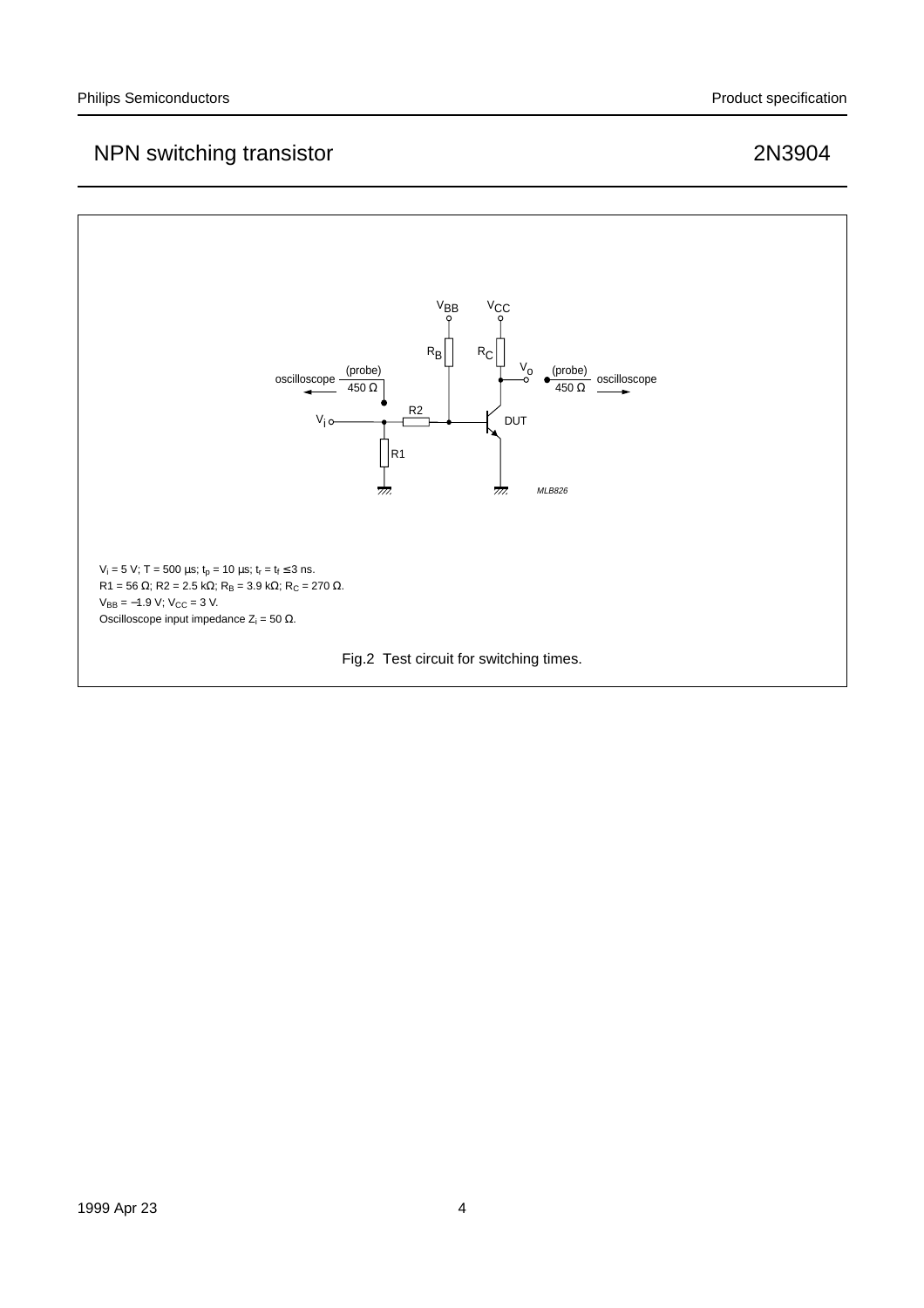#### **PACKAGE OUTLINE**



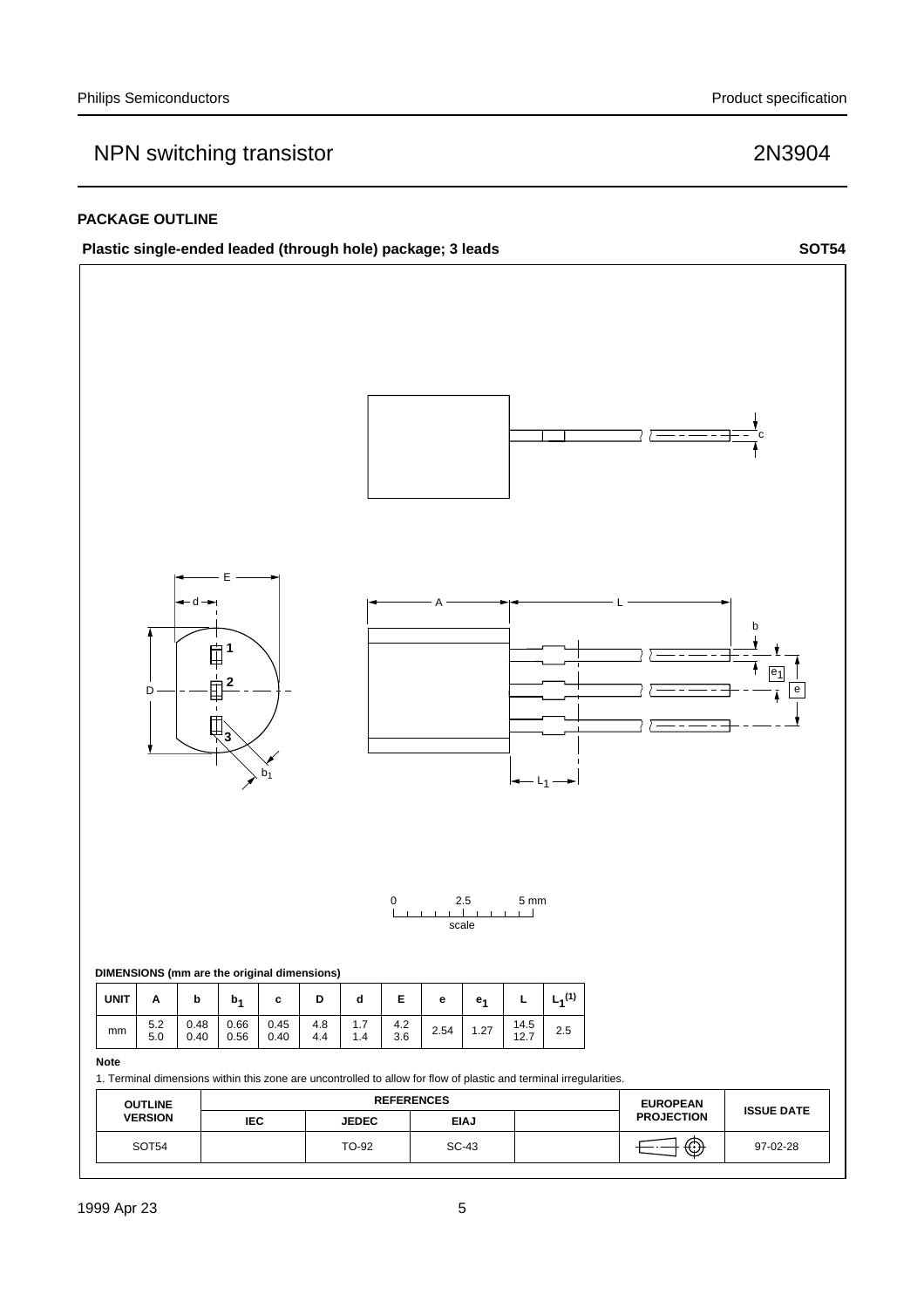#### **DEFINITIONS**

| Data sheet status                                                                                                                                                                                                                                                                                                                                                                                                                                                  |                                                                                       |  |  |
|--------------------------------------------------------------------------------------------------------------------------------------------------------------------------------------------------------------------------------------------------------------------------------------------------------------------------------------------------------------------------------------------------------------------------------------------------------------------|---------------------------------------------------------------------------------------|--|--|
| Objective specification                                                                                                                                                                                                                                                                                                                                                                                                                                            | This data sheet contains target or goal specifications for product development.       |  |  |
| Preliminary specification                                                                                                                                                                                                                                                                                                                                                                                                                                          | This data sheet contains preliminary data; supplementary data may be published later. |  |  |
| Product specification                                                                                                                                                                                                                                                                                                                                                                                                                                              | This data sheet contains final product specifications.                                |  |  |
| <b>Limiting values</b>                                                                                                                                                                                                                                                                                                                                                                                                                                             |                                                                                       |  |  |
| Limiting values given are in accordance with the Absolute Maximum Rating System (IEC 134). Stress above one or<br>more of the limiting values may cause permanent damage to the device. These are stress ratings only and operation<br>of the device at these or at any other conditions above those given in the Characteristics sections of the specification<br>is not implied. Exposure to limiting values for extended periods may affect device reliability. |                                                                                       |  |  |
| <b>Application information</b>                                                                                                                                                                                                                                                                                                                                                                                                                                     |                                                                                       |  |  |
|                                                                                                                                                                                                                                                                                                                                                                                                                                                                    |                                                                                       |  |  |

Where application information is given, it is advisory and does not form part of the specification.

#### **LIFE SUPPORT APPLICATIONS**

These products are not designed for use in life support appliances, devices, or systems where malfunction of these products can reasonably be expected to result in personal injury. Philips customers using or selling these products for use in such applications do so at their own risk and agree to fully indemnify Philips for any damages resulting from such improper use or sale.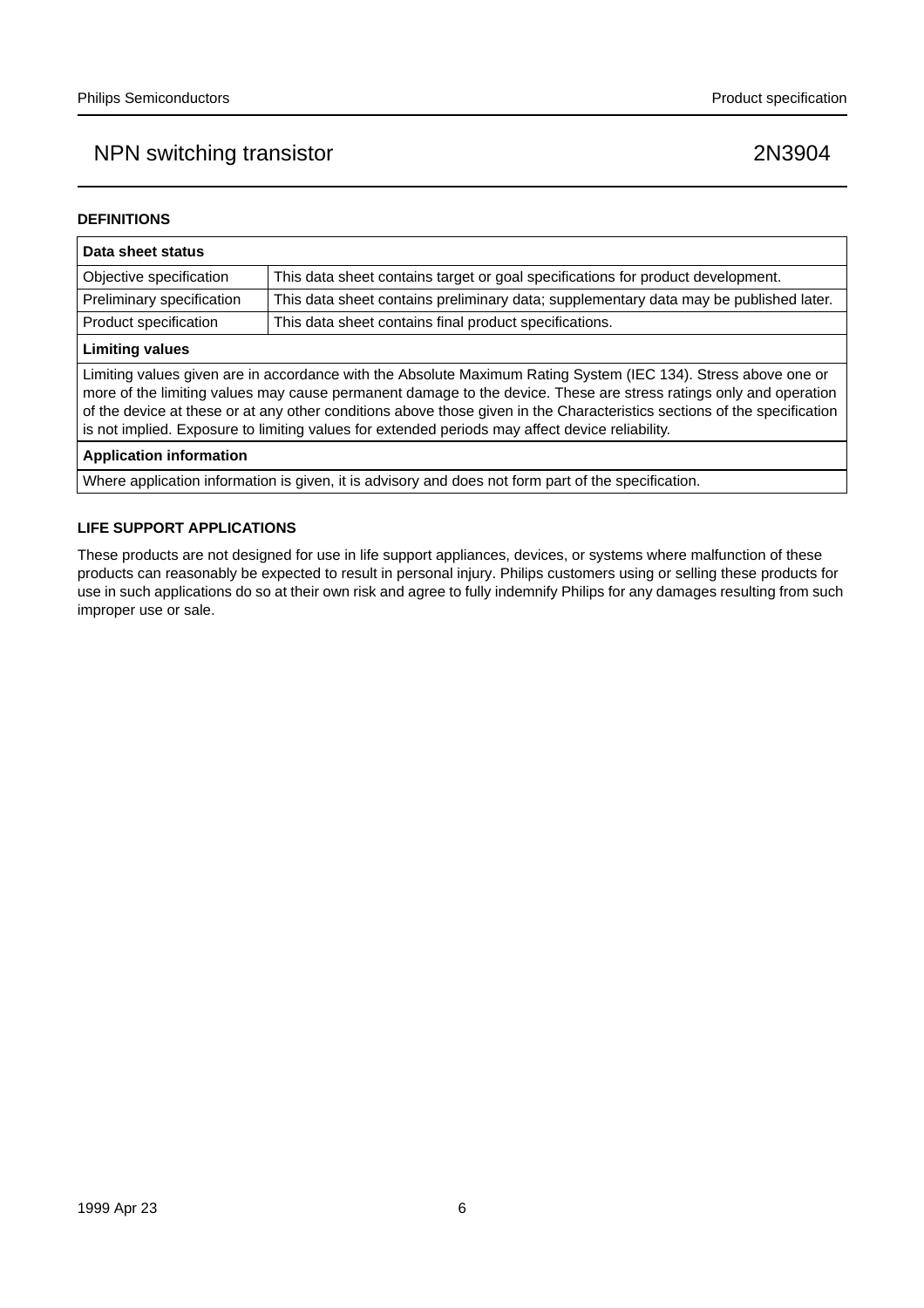**NOTES**